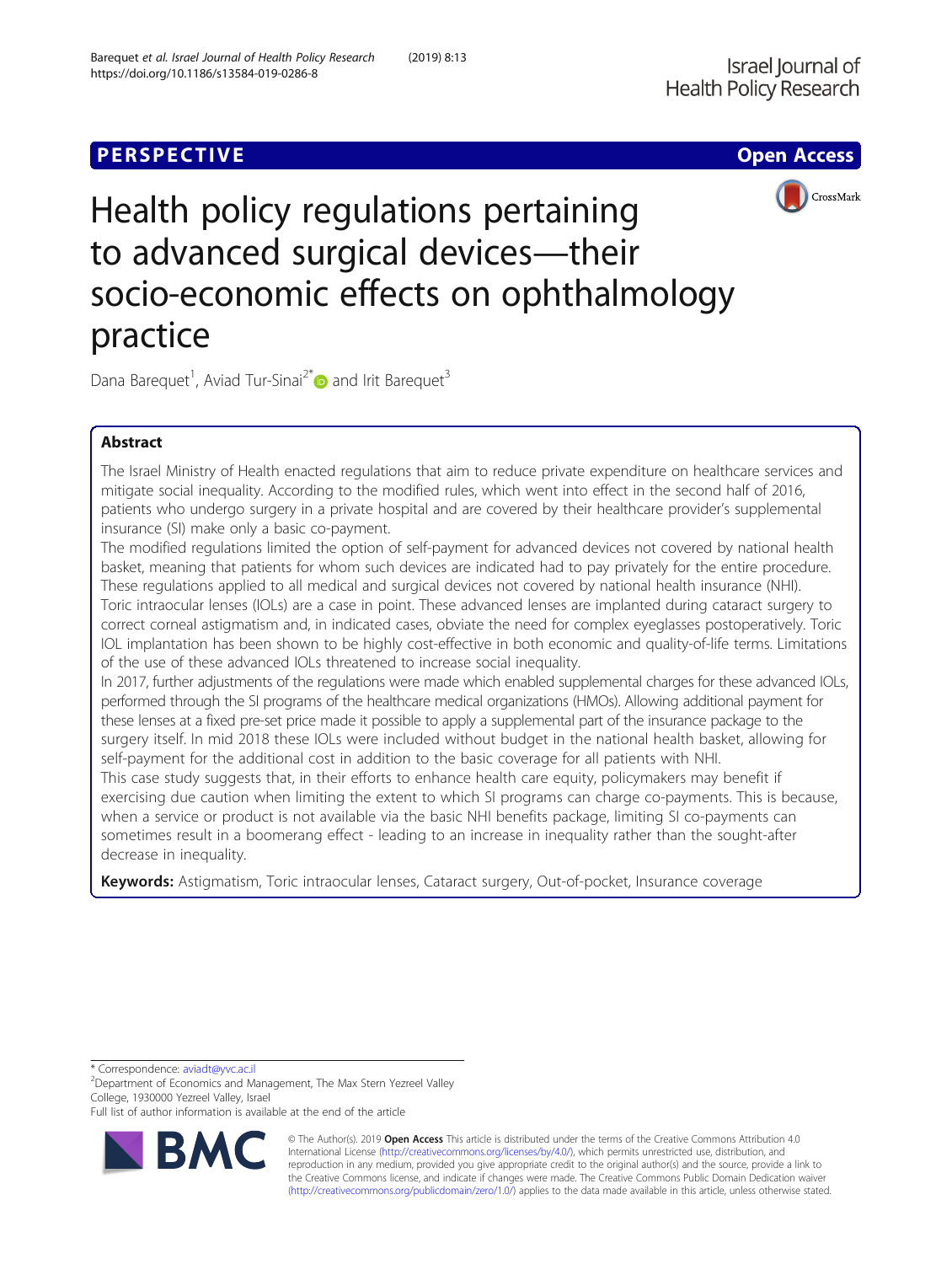# <span id="page-1-0"></span>Policy principles

Israel's National Health Insurance Law (1995) assures universal access to a standard package ("basket") of basic medical services for all residents via health-maintenance organizations (HMOs) and public hospitals. The national health basket is reviewed annually by a government committee which considers additions of new medical services and technologies.

Over the years since 1995, and particularly since the passage of the 1997 Economic Arrangements Law, the share of public budgets in funding healthcare fell markedly and that of private expenditure correspondingly grew significantly. Per-capita public health expenditure rose from USD 1097 in 2000 to USD 1403 in 2015—by about 1.7% on annual average. Private expenditure, in contrast, climbed concurrently from USD 601 to USD 872—an average annual growth rate of 2.8% (all values in 2010 prices) [[1\]](#page-4-0). One of the main reasons for these changes is lengthy queuing in the public system and patients' wish to be able to choose their surgeon [[2](#page-4-0)].

As of 2014, 87% of the population had supplemental health insurance through their HMOs (the most common form of additional insurance) and 53% had private health insurance. Patients who took out supplemental insurance (SI) could undergo surgery in private settings as long as both the operating facility and the surgeon had a contract with the SI provider. In these cases, patients made a basic compulsory co-payment for the procedure and self-pay for any special devices used; the SI covered the rest.

In November 2015, the Israel Ministry of Health enacted regulations designed to reduce private expenditure on healthcare services. The modified rules (under the jurisdiction of the Ministry of Health) focus on the funding of various surgical procedures by the HMOs' SI plans, including surgeons' fees and operating-room charges [\[3](#page-4-0)]. As will be described below and as summarized in Table 1, the rules governing the financing of advanced surgical operations and the insertion of specialized devices have undergone 4 phases. Before the regulatory changes (phase 1), if patients required special devices not covered by the basic basket, they could cover the additional cost of the devices fully out of pocket and have the rest of the surgery covered in the manner described above (i.e. mostly by the SI program and partly via a co-payment). In contrast, under the modified regulations (as initially implemented in phase 2), the operating facility was no longer allowed to charge patients for any costs beyond the basic co-payment for surgery. Therefore, special devices were disallowed for use under SI, since no additional charges

**Table 1** How the financing of toric devices and their implantation has changed over time

|   | Phase Time period    | Coverage in NHI basic basket                                                                       | Coverage in supplemental insurance programs                                                                                                                                                                                                                                                                                                                                                                         | Consequences                                                                                                                                                                                                                                   |
|---|----------------------|----------------------------------------------------------------------------------------------------|---------------------------------------------------------------------------------------------------------------------------------------------------------------------------------------------------------------------------------------------------------------------------------------------------------------------------------------------------------------------------------------------------------------------|------------------------------------------------------------------------------------------------------------------------------------------------------------------------------------------------------------------------------------------------|
|   | 1995 to mid-2016     | None <sup>a</sup>                                                                                  | Basic device - largely covered by SI, with<br>small patient co-payment<br>Toric device - fully covered by patient                                                                                                                                                                                                                                                                                                   | The acquisition and implantation of<br>toric devices for patients with<br>supplemental insurance involved<br>costs limited to co-payment for<br>surgery and self-payment for the<br>toric device.                                              |
| 2 | Mid-2016 - mid-2017  | None <sup>a</sup>                                                                                  | Basic device - largely covered by SI, with<br>small patient co-payment<br>Toric device - SI not allowed to charge<br>patients; device to be fully covered by SI                                                                                                                                                                                                                                                     | SI programs ceased to include the<br>option of self-coverage of toric<br>devices and their implantation as<br>these ceased to be financially feasible<br>for them.                                                                             |
| 3 | Mid-2017 - mid-2018  | None <sup>d</sup>                                                                                  | Basic device – largely covered by SI, with<br>either none or small patient co-payment<br>Toric device - permitted along with the<br>basic package with an additional code<br>allowing for self-payb                                                                                                                                                                                                                 | SI programs reinstated coverage of<br>toric devices and their implantation.<br>The acquisition and implantation of<br>toric devices once again involved<br>costs limited to co-payment for<br>surgery and self-payment for the<br>toric device |
| 4 | July 2018 and onward | Inclusion of toric device<br>implantation with no funding<br>of the toric lens itself <sup>c</sup> | Basic device - largely or fully covered<br>by SI, with small patient with either none<br>or small patient co-payment<br>Toric device - operation covered by SI<br>similar to basic device, with<br>government-determined patient<br>self-payment for the device.<br>(Relevant for operations in private<br>hospitals, with patient free to choose<br>the surgeon and surgery in public<br>hospitals covered by NHI) | Compared with phase 3, access to<br>the new technology is accessible<br>with self-payment for patients not<br>possessing supplemental insurance.                                                                                               |

<sup>a</sup>ln phases 1–3 the NHI basic basket provided full coverage for cataract operations involving standard lenses but no coverage for operations involving toric lenses <sup>b</sup>This change occurred gradually, through a series of government agreements with the various supplemental insurance programs

In phase 4 patients with only basic NHI coverage have to cover the full cost of the toric lenses on an out-of-pocket basis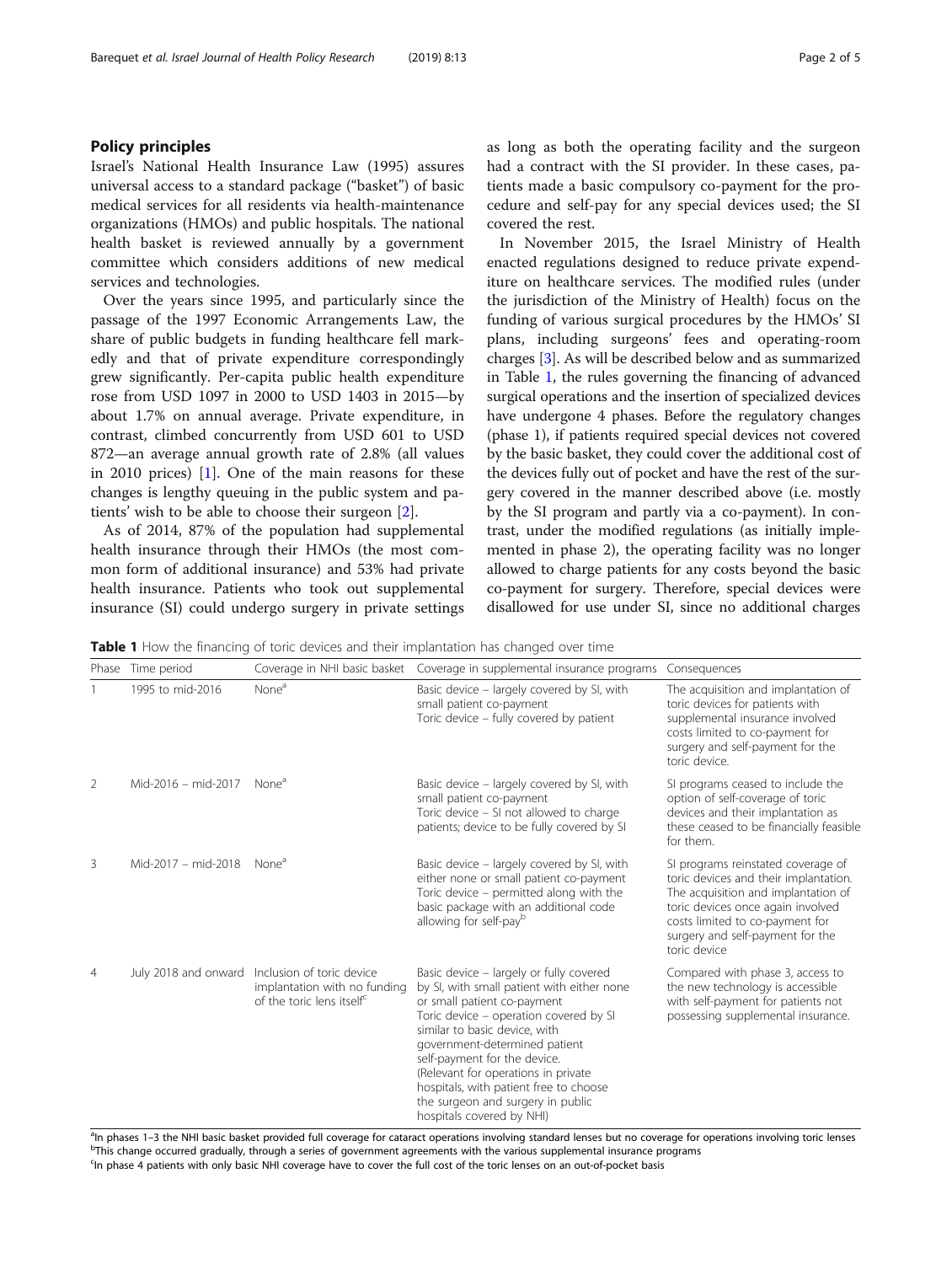could be applied, and the operating facility could not afford the high prices of these devices. Over time, the applications of this reform set multiple ongoing changes in motion, as explained below and summarized in Table [1](#page-1-0). The reform had a direct and major effect on the daily management of patients who sought treatment under the coverage of their SI.

# Medical implications of the policy change

The modified regulations pertained to surgical devices in all areas of medical care that are not covered by national health insurance (NHI). Examples include novel meshes in laparoscopic hernia repair and advanced artificial tendons. Another example is the construction of individually fitted orthopedic joint prostheses (based on computed tomography reconstruction) as opposed to the basic option of ready-made prostheses. The use of the nano-knife, which destroys cancerous cells in tumors of the liver, kidney, or intestine without generating heat in surrounding healthy tissue, entails additional expense; thus, only the standard surgical procedure is covered in the basic basket. Yet another example is boost radiation for the unique treatment of single intraoperative radiation in breast carcinoma lumpectomy. It was previously self-paid; currently, these patients are covered for the surgical procedure only and need to pay out of pocket for several rounds of postoperative external radiation. Robotic surgery for intra-abdominal laparoscopies such as prostatectomy or hysterectomy, affording precision in the procedure and fast post-operative rehabilitation, is not covered by NHI; only regular laparoscopy is funded.

# Implications of the policy change for ophthalmology

Ophthalmology is a rapidly developing specialty that offers many advanced devices that are not included in the basic health basket, such as cataract surgery assisted by a femtosecond laser-.

We use cataract surgery as an important example that has immediate implications for the Israeli population. Cataract removal is the most common surgical procedure in current medical practice [\[4](#page-4-0)]. In its modern manifestation, spectacle independence (freedom from the postoperative need for corrective lenses) is becoming more and more important. Emmetropia (zero refractive error) can be achieved for patients who have myopic or hyperopic refractive errors by selecting the appropriate spherical intraocular lens power. However, 15–29% of patients who undergo cataract surgery have concomitant corneal or refractive astigmatism  $[5-7]$  $[5-7]$  $[5-7]$  $[5-7]$ . These patients are potential candidates for the implantation of toric intraocular lenses (IOLs). If a standard (monofocal) IOL is implanted in such patients at the time of their cataract surgery, their concomitant corneal astigmatism will limit their postoperative uncorrected visual acuity (UCVA) because standard IOLs correct spherical errors only. If the astigmatism component is left uncorrected at the time of the surgery, spectacle independence will be obviated.

The use of toric IOLs to correct corneal astigmatism is recommend for patients with regular corneal astigmatism who undergo cataract surgery and desire postoperative spectacle independence for distance vision [\[8](#page-4-0), [9](#page-4-0)]. Previous research has analyzed this method and found it highly effective in correcting corneal astigmatism [\[10](#page-4-0)–[13](#page-4-0)]. New toric IOLs effectively improve visual acuity, up to 93.3% of patients achieving UCVA of 20/40 or better in the affected eye following the procedure [\[10](#page-4-0), [11](#page-4-0), [13\]](#page-4-0).

In recent years, it has been the European trend to allow co-payments for premium lenses and other advanced technologies while continuing to cover basic cataract surgery in full. In 2011, the Netherlands adopted new rules allowing patients to pay extra for multifocal lenses and the Czech Republic did the same by introducing co-payments for advanced technologies. Similar options were introduced in Germany and Turkey in 2012; in France and Sweden, co-payments have been allowed under some circumstances for some time [\[14](#page-4-0)].

In the United States, the Centers for Medicare and Medicaid Services ruled that astigmatism-correcting IOLs would not be fully reimbursed by Medicare [\[15\]](#page-4-0). Instead, Medicare reimburses for astigmatism-correcting lenses at the same level as it does for conventional IOLs and that patients interested in the astigmatism-correcting IOL would have to make up the difference.

Two studies have performed economic evaluations of toric IOL implantation versus monofocal IOL implantation during cataract surgery [\[16,](#page-4-0) [17](#page-4-0)]. Laurendeau et al. [[15\]](#page-4-0) estimated the lifetime costs of cataract surgery with bilateral toric or monofocal IOLs in patients with pre-existing corneal astigmatism in four European countries (France, Italy, Germany, and Spain). In this study, 70% of patients who received bilateral monofocal IOLs needed spectacles for distance vision, as against 26% of patients who were fitted with bilateral toric IOLs. The resulting saving for patients who receive toric IOLs depends on the cost of spectacles in each country, ranging from €308 in Spain to €693 in France. The study did not address the possible non-financial benefits of toric IOL implantation, such as patients' visual functioning and health-related quality of life.

Pineda et al. [[17\]](#page-4-0) assessed the economic value of improved uncorrected visual acuity in patients with pre-existing corneal astigmatism and cataract treated with toric or monofocal IOLs in the U.S. They suggested that treating astigmatism with toric IOLs at the time of cataract removal yields several important benefits. Specifically, the typical patient who receives toric IOLs saves USD 35 in total costs relative to one who receives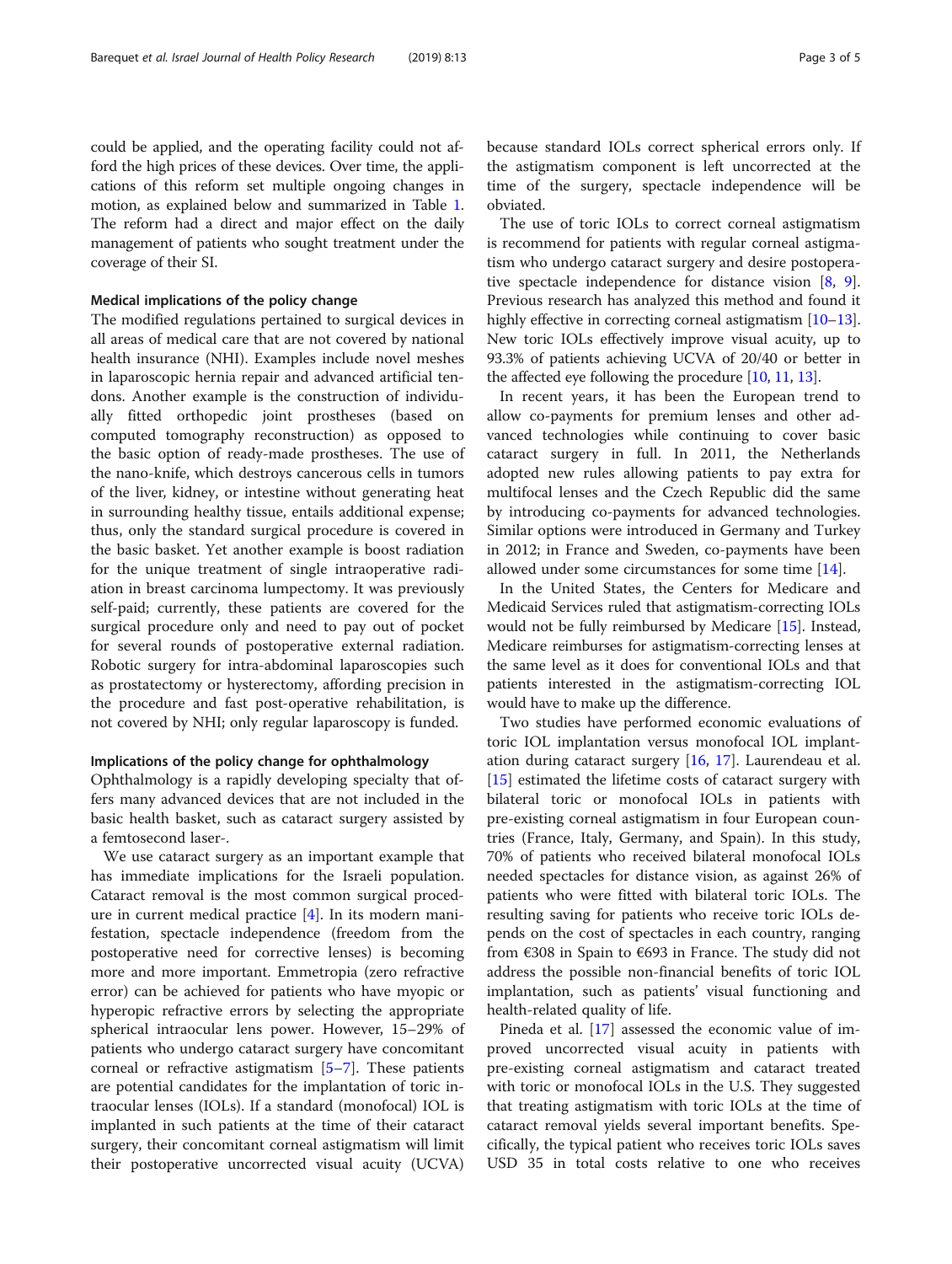monofocal IOLs. These savings increase to USD 393 among patients who attain an UCVA of 20/25 or better. In addition, the cost per QALY (quality-adjusted life years, a measure of disease burden that combines quality and quantity of life) was found to be USD 349 lower with toric IOLs than with monofocal IOLs. Finally, toric IOLs were found to be more cost-effective than monofocal IOLs when combined with an intraoperative refractive correction such as limbal-relaxing incisions.

In Israel, no official records of intraocular lens implantation by types of lenses exist. A rough estimate of the percentage of the toric IOLs implanted annually, based on data provided voluntarily by Israeli surgical facilities, is 3–4% of all IOLs. Before the first stage of the reform, with toric IOLs not covered by NHI, patients with SI could benefit from these lenses at supplemental expense (estimated at USD 500–2000 per eye), with the rest of the surgery covered by the HMO's SI. The healthcare policy regulations that went into effect in July 2016 revoked this right.

As noted above, the regulations allowed no charges above the patient's basic co-payment. Therefore, no combination of basic coverage and additional charges for special devices was permitted. The novel lenses were so much more expensive than the standard ones that the operating facilities could not afford to use them when patients made only the basic co-payment. Patients who wished to have this type of IOL implanted during the cataract operation in order to avoid the need for astigmatism-correcting glasses had to cover out of pocket all facility charges plus the surgeon's fee and the IOL (estimated at USD 3000–5000 per eye), with no reimbursement irrespective of their economic and financial resources. If they settled for the implantation of a regular (monofocal) IOL, to achieve clear vision they most likely had to be fitted postoperatively with eyeglasses that would address the residual astigmatism. Patients paid for these expensive glasses out-of-pocket, not to mention the dependency and burden of adjusting to the discomfort of these complex lenses.

Thus, the regulations aimed to mitigate social inequality by preventing additional surgical charges but, as initially implemented, they have amplified inequality in access to advanced medicine and therefore reduced consumer choice. Patients who could not afford completely private surgery were unable to benefit from a procedure that involved special devices, particularly toric IOLs, because they had to pay for all elements of the surgery and the toric IOL with no reimbursement.

However, in a second stage of the reform which was implemented in mid-2017 (phase 3), SI provided new codes for the novel IOLs and thus allowed the surgery to be performed under co-payments that varied according to the type of IOL implanted. The acquisition and implantation of toric devices once again involved only limited costs for patients with SI.

Finally, in an additional phase (phase 4), a decision was made in July 2018 to include IOLs and their implantation in the national health basket, but without additional funding from the government. Accordingly, as of July 2018, the cost of the operation itself is being covered by NHI in public hospitals for all patients (i.e. whether or not they have SI) and the patients may self-cover the cost of the special device. Thus, compared with phase 3, access to the new technology improved for patients not possessing SI. Patients with SI can continue to be able to undergo the operation in a private hospital, with choice of physician, with SI covering most of the costs of the operation and the special device (the toric IOL) is being self-paid at a fixed price.

# Summary and conclusions

This paper addresses several implications of Israel Ministry of Health healthcare policy regulations that went into effect in July 2016. Under the 2016 rules, patients are not charged for any costs of private surgery beyond the basic co-payment required by the HMO's SI. The modified policy aimed to mitigate social inequality and improve access to medical treatments.

Before the reform, devices yet to be included in the Israeli national health basket were accessible by means of a supplemental payment to cover their cost, while the surgery itself was mostly covered (apart from the basic co-payment) by the HMO's SI. The restrictions attending to the additional payment mitigated access to advanced devices. Afterwards, the rules were further modified through the HMOs' SI programs to allow fixed charges for advanced devices in addition to basic coverage of the procedure.

We gave several examples of such novel devices that are used in diverse fields of surgery, and elaborated on the potential implications of the modified regulations for patients who need toric IOLs to correct astigmatism in cataract surgery. These advanced lenses are implanted during cataract surgery to correct corneal astigmatism. Toric IOL implantation has been shown to be highly cost-effective in both economic and quality-of-life terms [[17\]](#page-4-0). Clinical studies on these lenses demonstrated excellent uncorrected distance visual outcomes and low residual refractive cylinder [\[8](#page-4-0), [10,](#page-4-0) [11](#page-4-0), [13\]](#page-4-0). Consequently, most patients who are fitted with bilateral toric IOLs achieve spectacle independence for distance vision. As mentioned, further adjustments of the regulations had to be made in order to make them affordable for most patients, attain the aims of the law, and enhance access to novel and necessary technologies. Inclusion in the package fee for the operation allowing additional payment for these lenses was finally introduced at a fixed preset price.